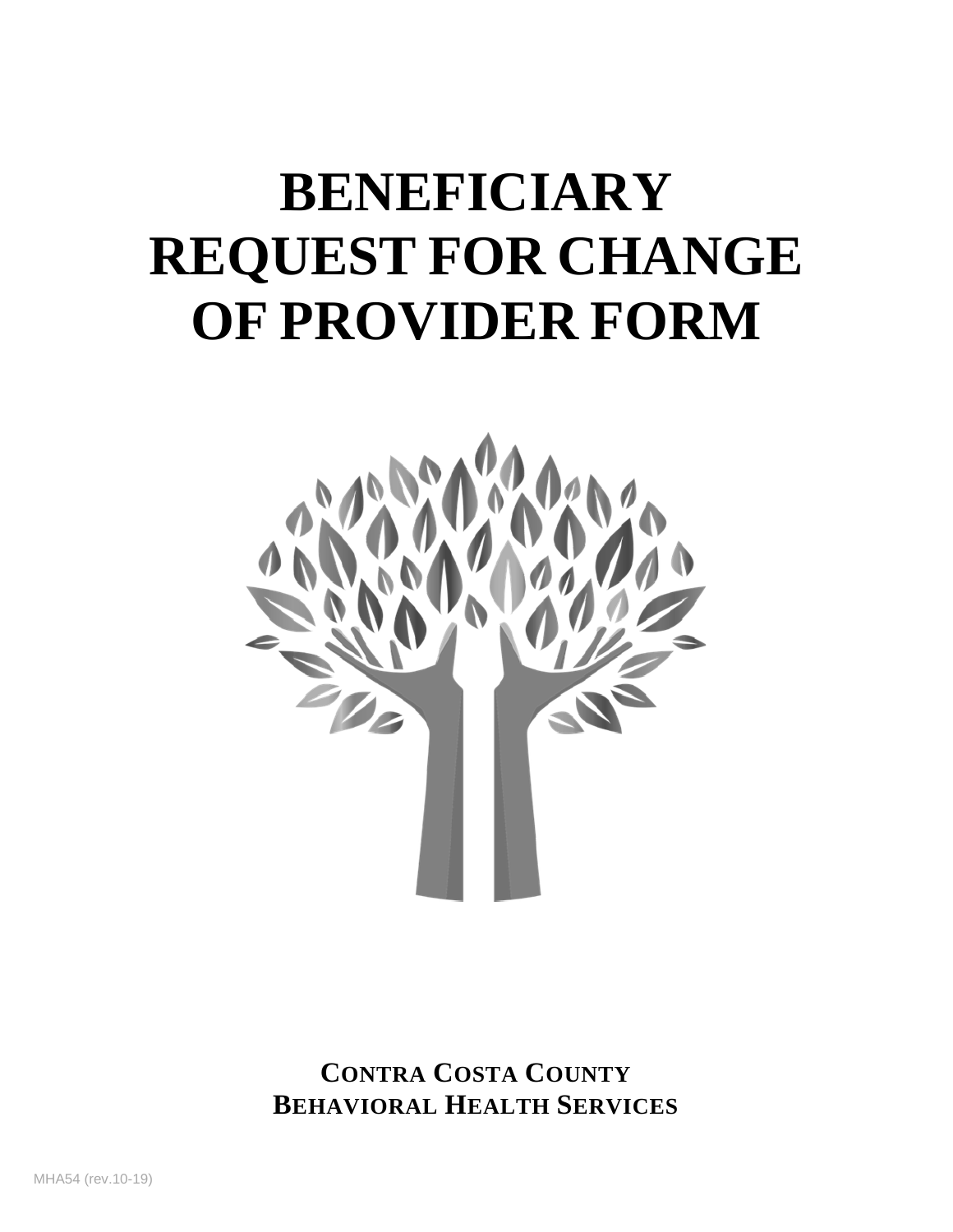#### **English**

ATTENTION: If you speak another language, language assistance services, free of charge, are available to you. Call (888) 678-7277 (TTY: 711).

ATTENTION: Auxiliary aids and services, including but not limited to large print documents and alternative formats, are available to you free of charge upon request. Call (888) 678- 7277 (TTY: 711).

## **Español (Spanish)**

ATENCIÓN: Si habla español, tiene a su disposición servicios gratuitos de asistencia lingüística. Llame al (888) 678-7277 (TTY: 711).

#### **Tiếng Việt (Vietnamese)**

CHÚ Ý: Nếu bạn nói Tiếng Việt, có các dịch vụ hỗ trợ ngôn ngữ miễn phí dành cho bạn. Gọi số (888) 678-7277 (TTY: 711).

#### **Tagalog (Filipino)**

PAUNAWA: Kung nagsasalita ka ng Tagalog, maaari kang gumamit ng mga serbisyo ng tulong sa wika nang walang bayad. Tumawag sa (888) 678-7277 (TTY: 711).

## **한국어 (Korean)**

주의: 한국어를 사용하시는 경우, 언어 지원 서비스를 무료로 이용하실 수 있습니다. (888) 678-7277 (TTY: 711)

번으로 전화해 주십시오.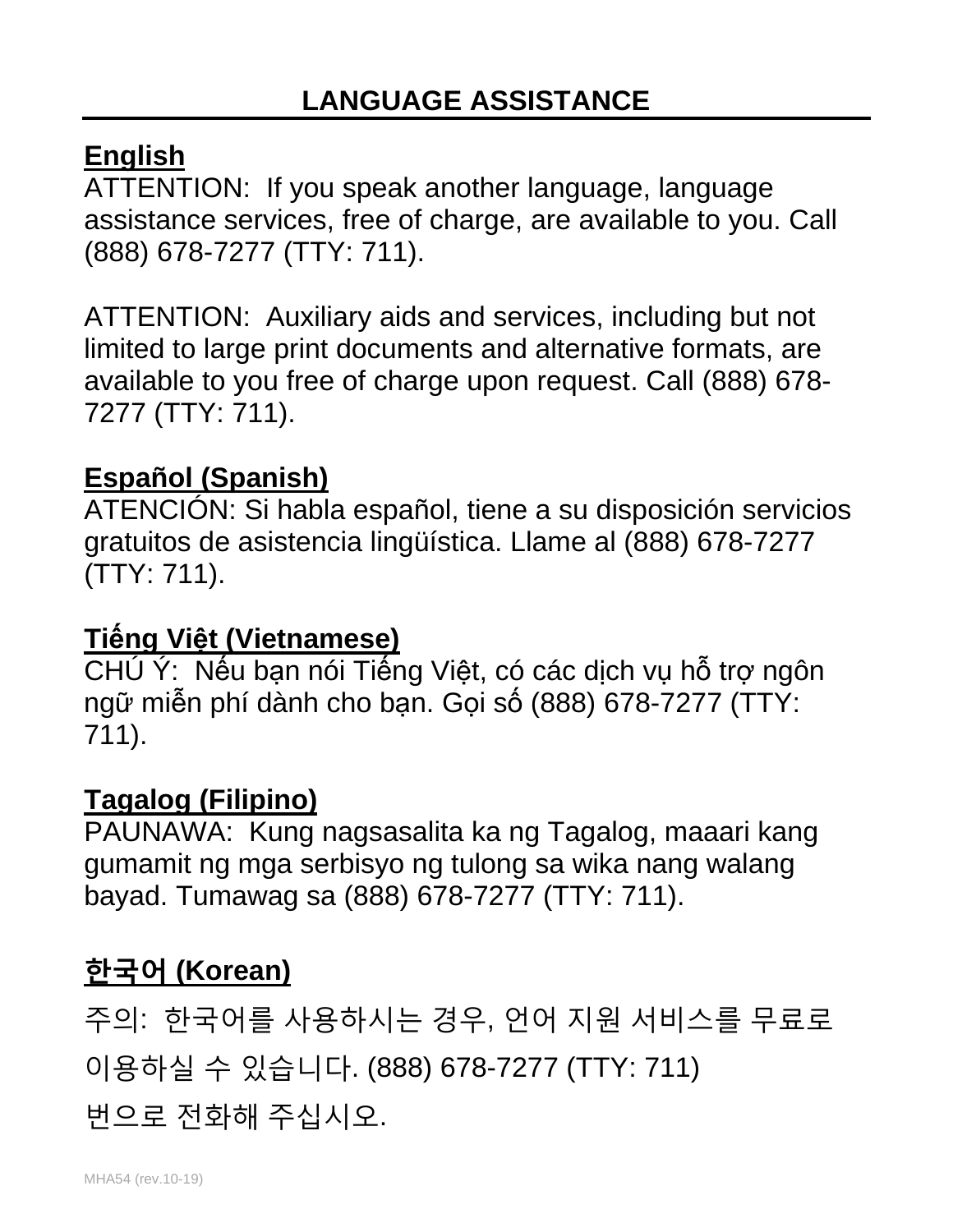#### 繁體中文 **(Chinese)**

注意:如果您使用繁體中文,您可以免費獲得語言援助服務。請 致電 (888) 678-7277 (TTY: 711).

#### Հայերեն **(Armenian)**

ՈՒՇԱԴՐՈՒԹՅՈՒՆ՝ Եթե խոսում եք հայերեն, ապա ձեզ անվճար կարող են տրամադրվել լեզվական աջակցության ծառայություններ: Զանգահարեք (888) 678-7277 (TTY: 711).

#### **Русский (Russian)**

ВНИМАНИЕ: Если вы говорите на русском языке, то вам доступны бесплатные услуги перевода. Звоните (888) 678- 7277 (TTY: 711).

#### **(Farsi (**فارسی

**توجھ**: اگر بھ زبان فارسی گفتگو می کنید، تسھیلات زبانی بصورت رایگان برای شما فراھم می باشد با (711 :TTY (678-7277) 888 (تماس بگیرید.

#### 日本語 **(Japanese)**

注意事項:日本語を話される場合、無料の言語支援をご利用い ただけます。(888) 678-7277 (TTY: 711) まで、お電話にてご 連絡ください。

#### **Hmoob (Hmong)**

LUS CEEV: Yog tias koj hais lus Hmoob, cov kev pab txog lus, muaj kev pab dawb rau koj. Hu rau (888) 678-7277 (TTY: 711).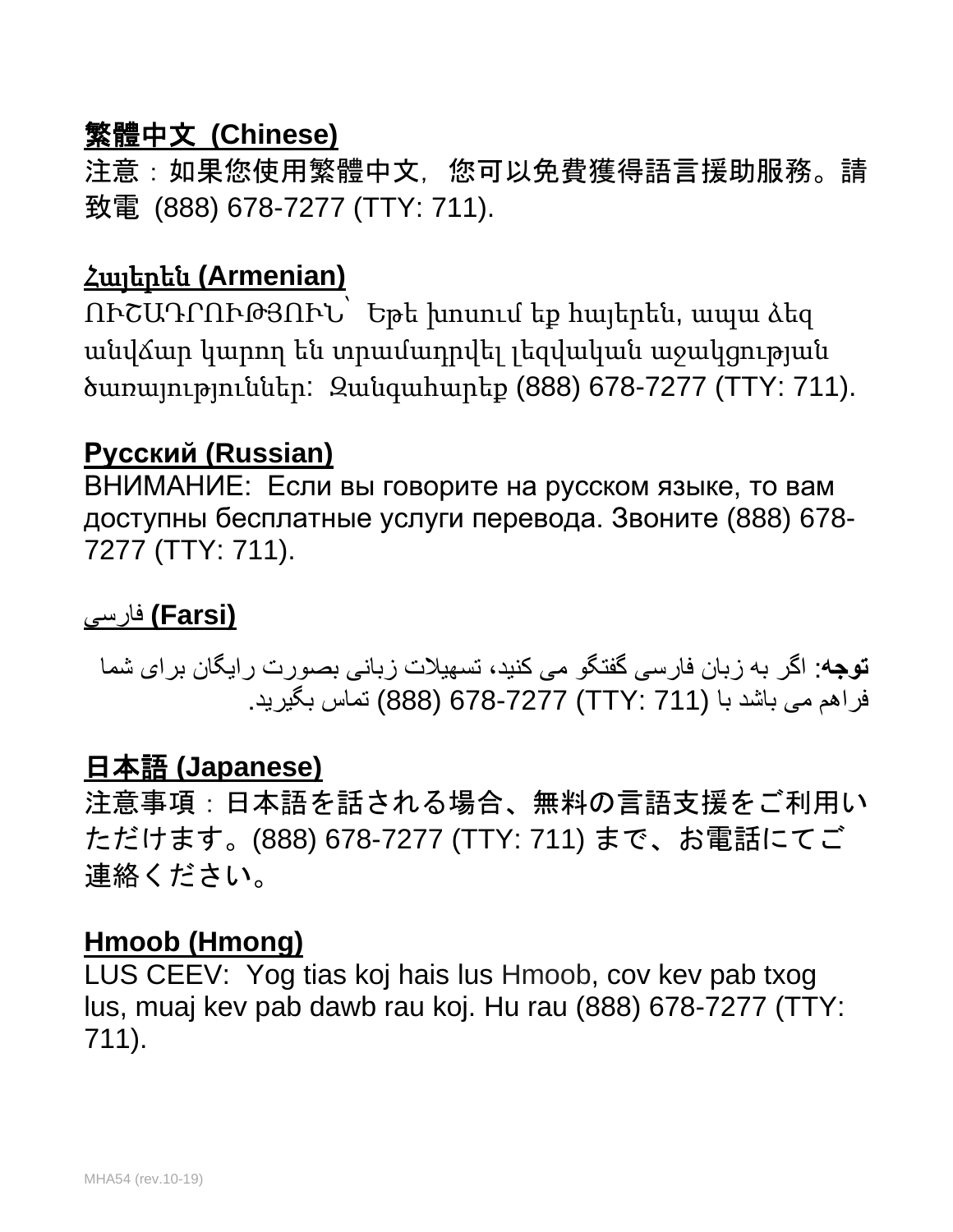## ਪੰ ਜਾਬੀ **(Punjabi)**

ਧਿਆਨ ਦਿਓ :ਜੇ ਤੁਸੀਂ ਪੰਜਾਬੀ ਬੋਲਦੇ ਹੋ ,ਤਾਂ ਭਾਸ਼ਾ ਵਿੱਚ ਸਹਾਇਤਾ ਸੇਵਾ ਤੁਹਾਡੇ ਲਈ ਮੁਫਤ ਉਪਲਬਧ ਹੈ। (888) 678-7277 (TTY: 711)' ਤੇ ਕਾਲ ਕਰੋ।

## **(Arabic (العربیة**

ملحوظة: إذا كنت تتحدث اذكر اللغة، فإن خدمات المساعدة اللغویة تتوافر لك بالمجان. اتصل برقم 678-7277 (888) رقم ھاتف الصم والبكم: 711

## **�हंद� (Hindi)**

ध्यान दे: यदि आप हिंदी बोलते हैं तो आपके लिए मुफ्त में भाषा सहायता सेवाएं उपलब्ध हैं। (888) 678-7277 (TTY: 711) पर कॉल करें।

#### **ภาษาไทย (Thai)**

เรียน: ถ้าคุณพูดภาษาไทยคุณสามารถใช้บริการช่วยเหลือทางภาษาได้ฟรี โทร (888) 678- 7277 (TTY: 711).

## <u>ខ្មែរ (Cambodian)</u>

្របយ័គ្នះ ររ សើ ៑នងាអ្នកនិយាយ ភាសាខ្មែ ុ រសវាជំនួយមននកភាសា រោយមីនគិតុួួួន គឺអាចម៉ានសំរា ់ បំររ អ្ើ នក។ ចូ ទូ ស័ព្ទ (888) 678-7277 (TTY: 711)។

#### ພາສາລາວ **(Lao)**

ໄປດຊາບ: ຖ້າວ່າ ທ່ານເວົາພາສາ ລາວ, ່ ່ ້ ການບໍລິການຊ່ວຍເຫຼືອດ້ານພາສາ, ໂດຍບໍ່ເສັ້ງຄ່າ, ແມ່ນມີພ້ອມໃຫ້ທ່ານ. ໂທຣ (888) 678-7277 (TTY: ັ ່ ່ ີ ່ 711).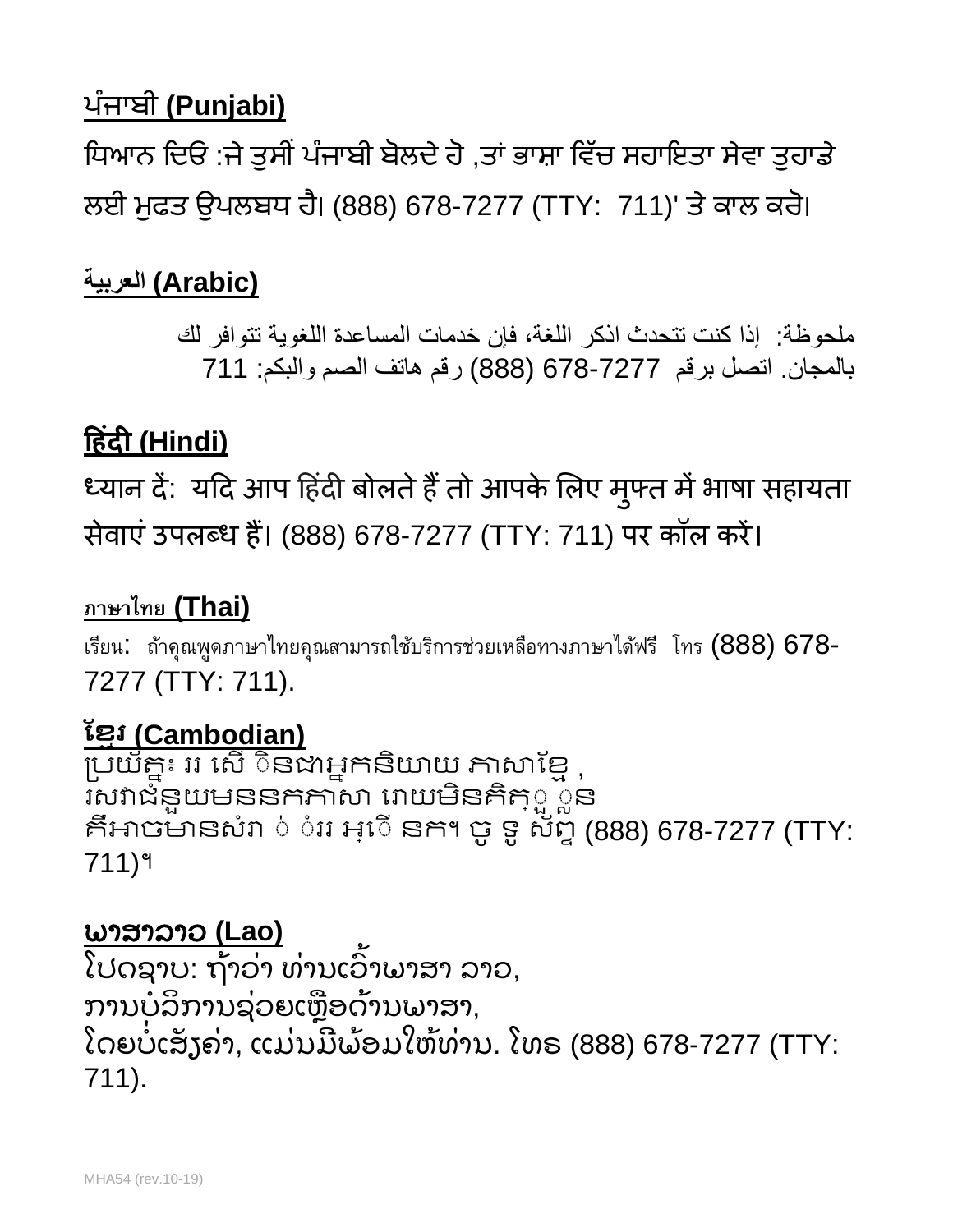

OFFICE USE ONLY

Request No.

Date Received

CONTRA COSTA COUNTY BEHAVIORAL HEALTH SERVICES ADMINISTRATION 1340 Arnold Dr., Suite 200 Martinez, California 94553-4634 Ph (925) 957-5150 Fax (925) 957-5156

## **REQUEST FOR CHANGE OF PROVIDER FORM**

If you have been unable to resolve a problem with your service provider by speaking directly to them or the supervisor of the program where you are receiving care, then you may request a change of a service provider by completing this form and giving it to the receptionist. The program supervisor will review your request and will notify you of his/her decision within ten (10) working days. For mental health, if you are a Medi-Cal beneficiary seeing an individual provider in the community who is not part of a county network of clinics, call the Behavioral Health Access Line at 1(888) 678-7277. Submitting a request does not guarantee that they will change your provider. If you disagree with the decision, you may file a formal grievance.

DATE \_**\_\_\_\_\_\_\_\_\_\_\_\_\_\_**

TO: PROVIDER/PROGRAM SUPERVISOR

FROM:

(Beneficiary Name)

(Parent or Guardian if request is by or for a child or youth)

\_\_\_\_\_\_\_\_\_\_\_\_\_\_\_\_\_\_\_\_\_\_\_\_\_\_\_\_\_\_\_\_\_\_\_\_\_\_\_\_\_\_\_\_\_\_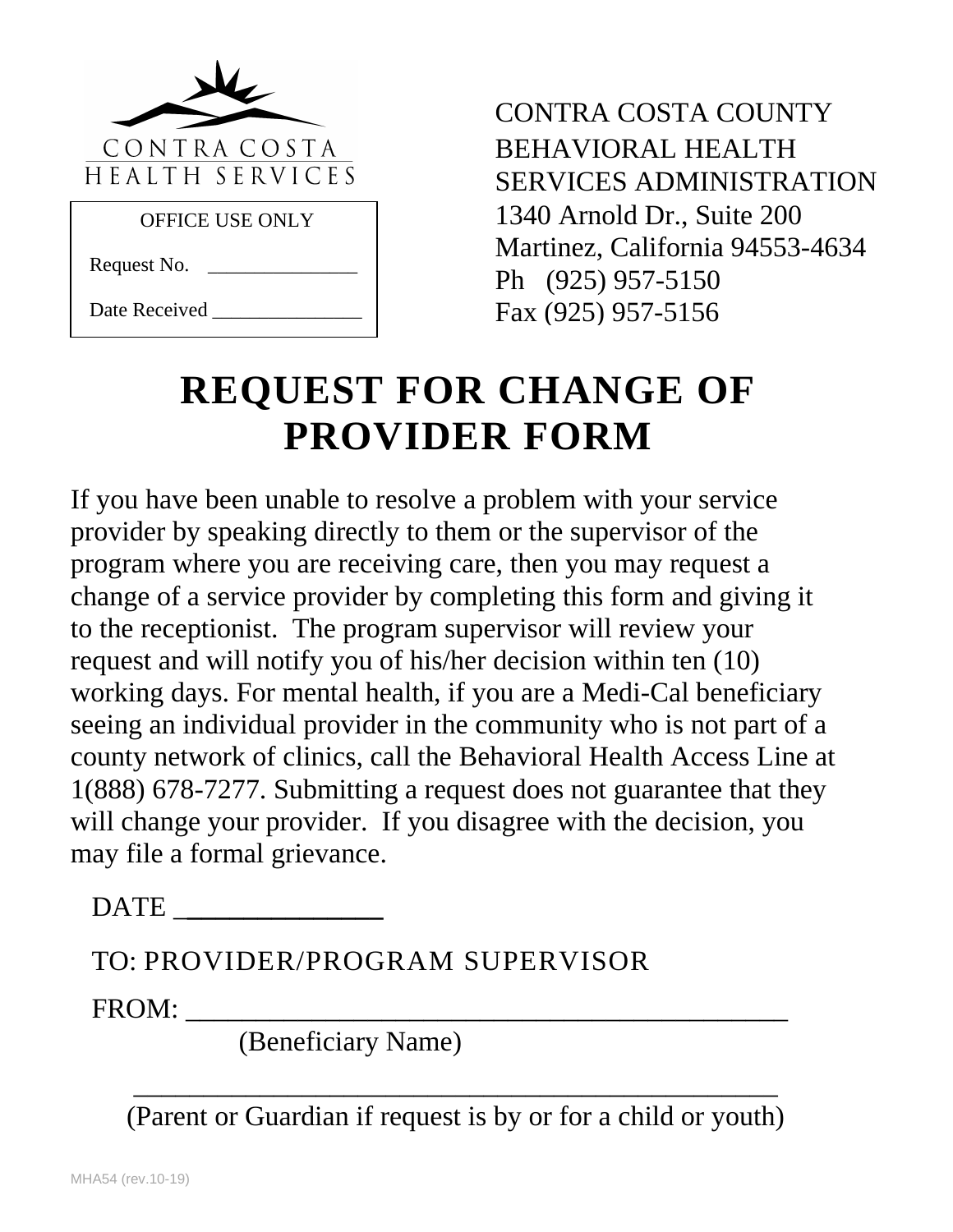I request a change in my Current Provider

|  |  | (Please print name of current provider) |  |
|--|--|-----------------------------------------|--|
|--|--|-----------------------------------------|--|

for the following reasons: (add additional pages as needed)

\_\_\_\_\_\_\_\_\_\_\_\_\_\_\_\_\_\_\_\_\_\_\_\_\_\_\_\_\_\_\_\_\_\_\_\_\_\_\_\_\_\_\_\_\_\_\_\_\_\_\_\_

Check One  $\Box$  I have discussed my concerns with this provider.

□ I have **NOT** discussed my concerns with this provider.

\_\_\_\_\_\_\_\_\_\_\_\_\_\_\_\_\_\_\_\_\_\_\_\_\_\_\_\_\_\_\_\_\_\_\_\_\_\_\_\_\_\_\_

I understand serious consideration will be given to this request and that I can expect a response within ten (10) working days.

Respond to me by phone (Area Code and Telephone number)

or by mail:

(Street Address)

(City, State, Zip Code)